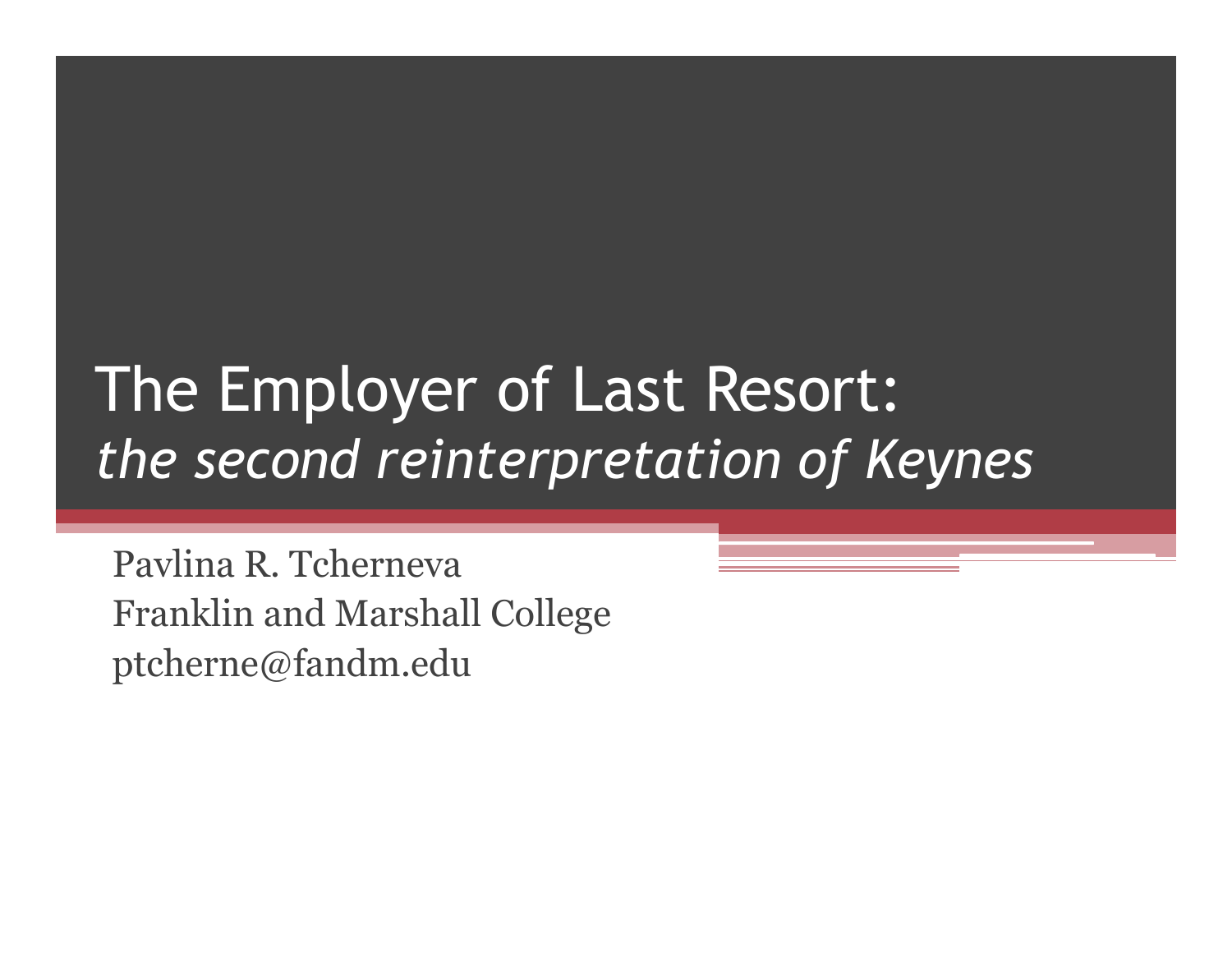# **Outline**

- Minsky's reinterpretation of *The General Theory*: the 2 price system model and the Financial Instability **Hypothesis**
- The reinterpretation of Keynes's policy approach to full employment (Minsky, KC school): Employer of Last Resort
- Keynes's approach to fiscal policy: "on the spot" employment
- Minsky's Employer of Last Resort (ELR)
- Problems with the aggregate demand model
- Modern formulation of the ELR: key characteristics
- An example: Plan *Jefes* in Argentina
- Reform of *Jefes* and consequences for its beneficiaries (esp. gender effects)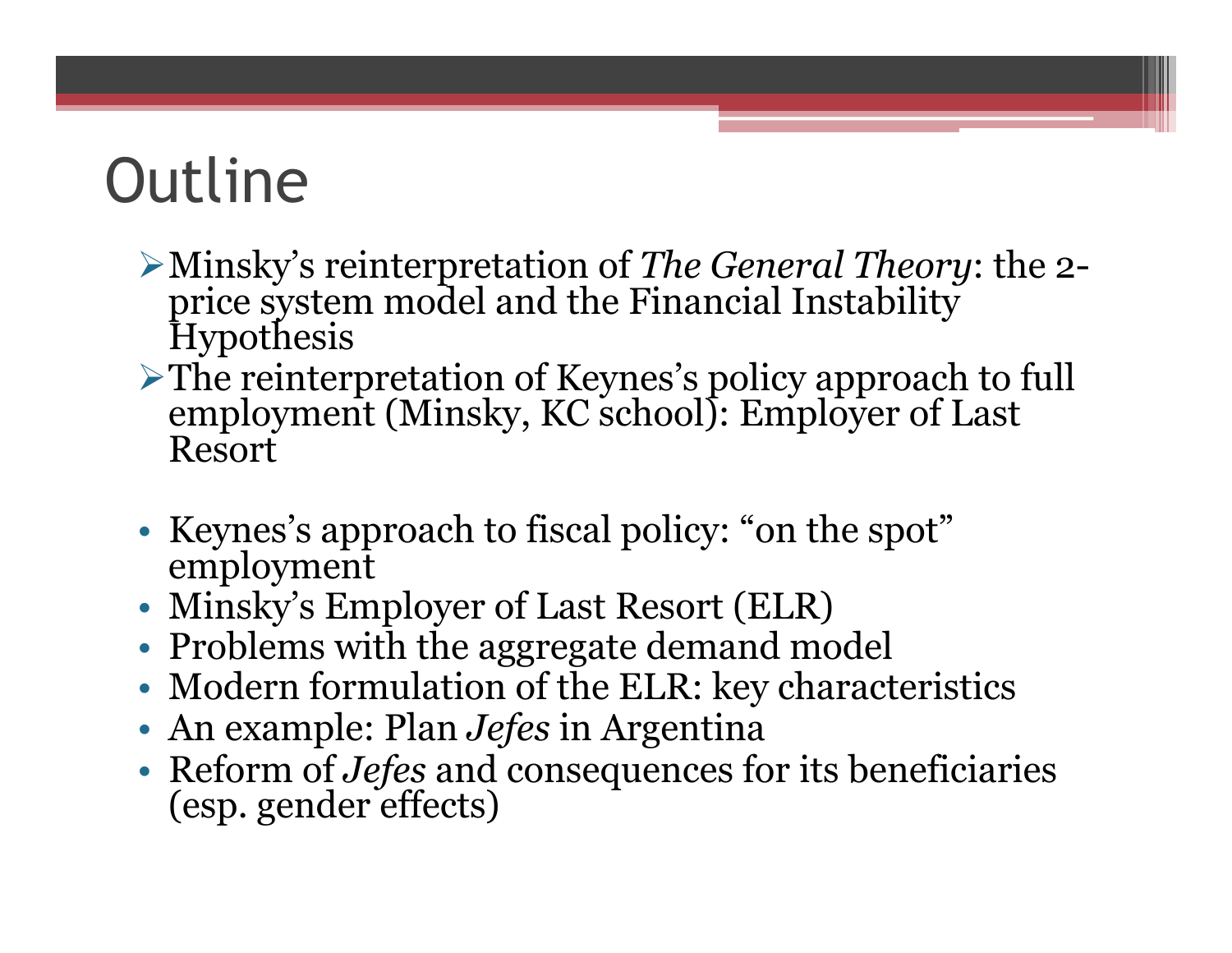#### The second reinterpretation

- Keynes's own approach mistaken for Aggregate Demand management/boosting different components of GDP by various means to close the output gap
- More appropriate to call it a "targeted demand" approach (Tcherneva 2008)
	- ELR proposal more closely resembles what Keynes himself had in mind than what today passes for Keynesian policy
- Deficient demand for output vs. deficient demand for labor
- Orthodox or heterodox work that attempts to close output gap inconsistent with Keynes on theoretical, methodological and policy grounds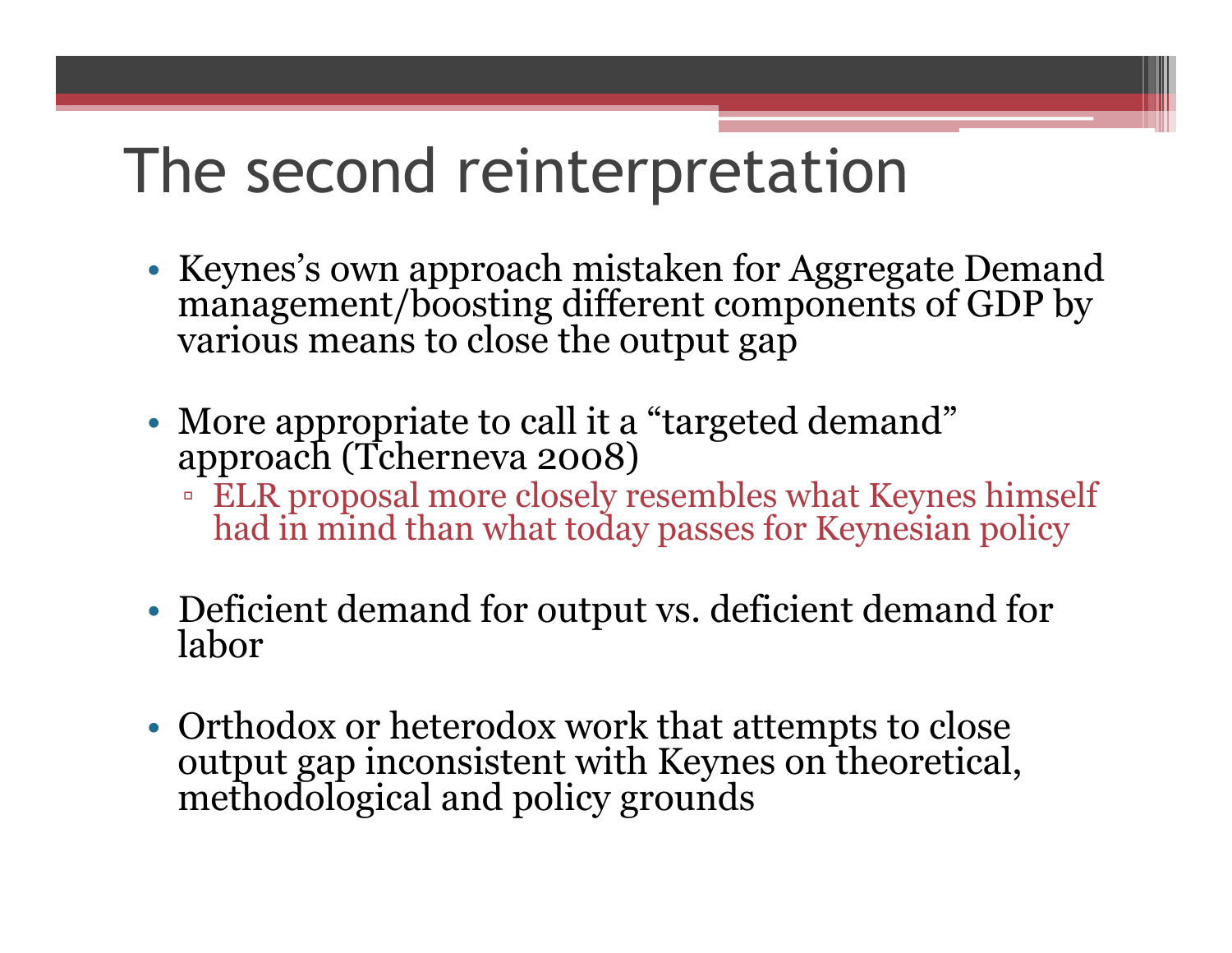## Keynes's approach: Theory

- Identifying the missing second 'Keynes Plan'
- Rarely spoke of 'fiscal policy'; public works instead
- Key theoretical reason: *principle of effective demand*
	- Unemployment not a consequence of deficient *aggregate* demand but deficient *effective* demand
	- There is only one way to fix the point of effective demand at full employment—direct job creation (policy cannot exogenously control expectations)
- Direct job creation irrespective of the stage of the business cycle
- Boosting Aggregate Demand cannot do the job (more later)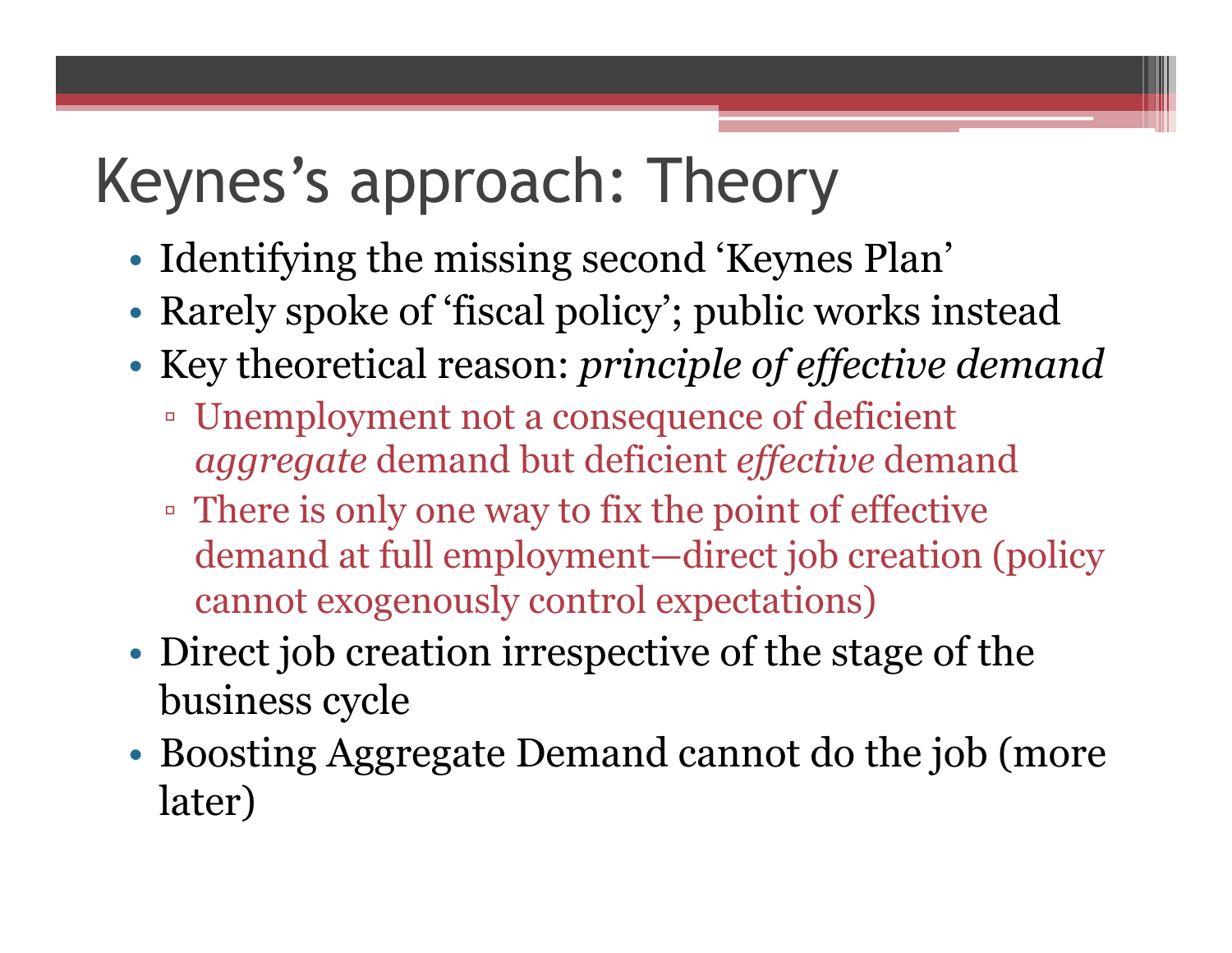## Keynes's approach: Method

OBJECTIVE: As close an approximation to full employment as is practically possible

- What is full employment? Choice of units in the *General Theory*
- Demand gap analysis of a particular type: potential output measured in terms of unemployed men and women
- Plugging the demand gap makes sense only if you are directly increasing the demand for labor
- Output cannot be measured adequately in terms of current/ real prices, except for an instantaneous, brief period of time
- Potential output: *impostor*
- Okun's law?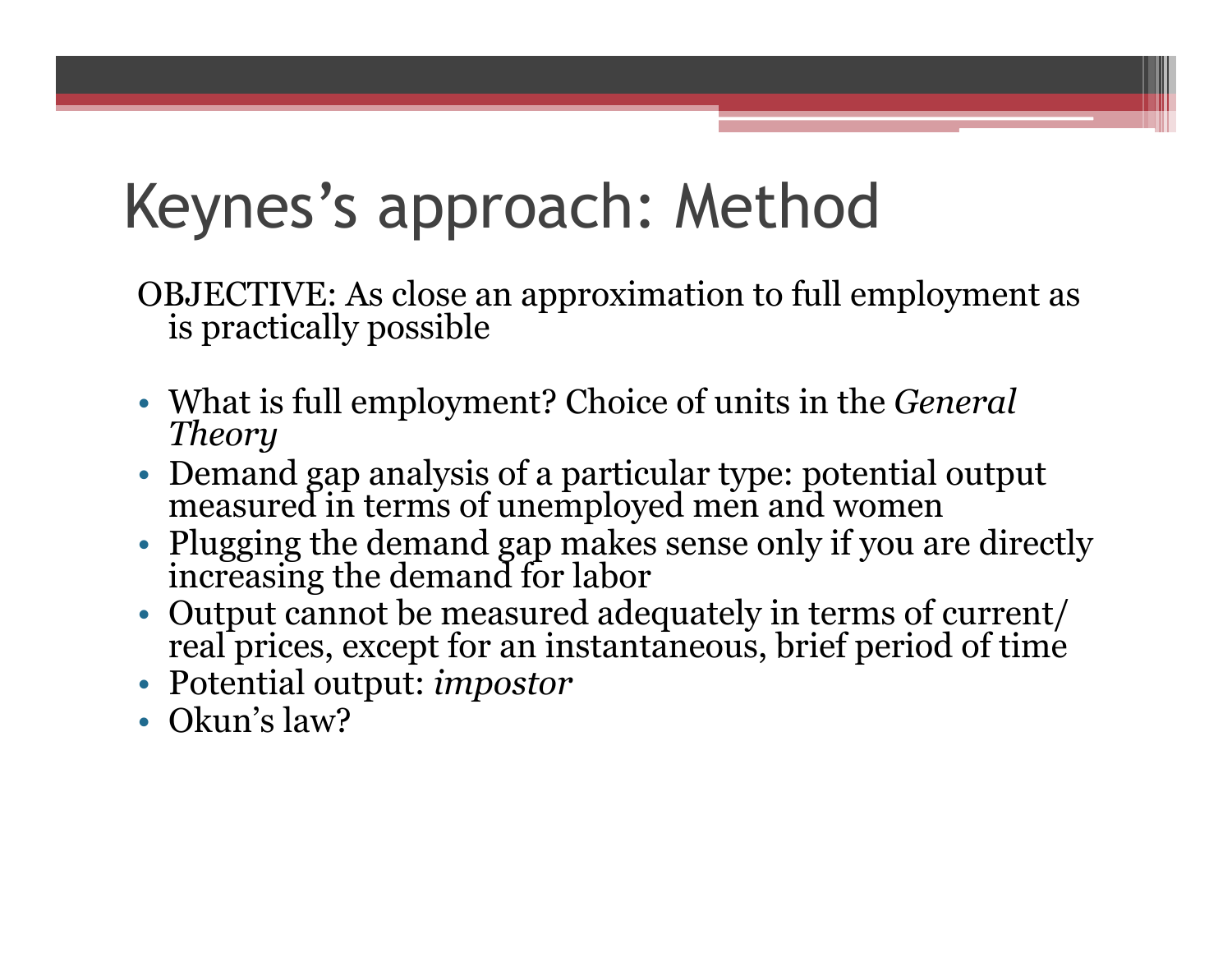# Keynes's approach: Policy

- Fiscal policy effectiveness = f (employment-creation effects)
- Macro-stability cannot be divorced from the goal of full employment (unemployment: a "special" problem)
- Public Works are essential for the short and long run: *prevention, not just a cure*.
- We need to fluctuate public works with needs of business cycle (somewhat clumsy); larger socialization of investment, experimentation when needed
- Take the contract to the worker' to special or distressed areas
- Do not discontinue public works at the peak of the cycle
- Rejection of income support/consumption stimuli; objections to cost/supply price reducing policies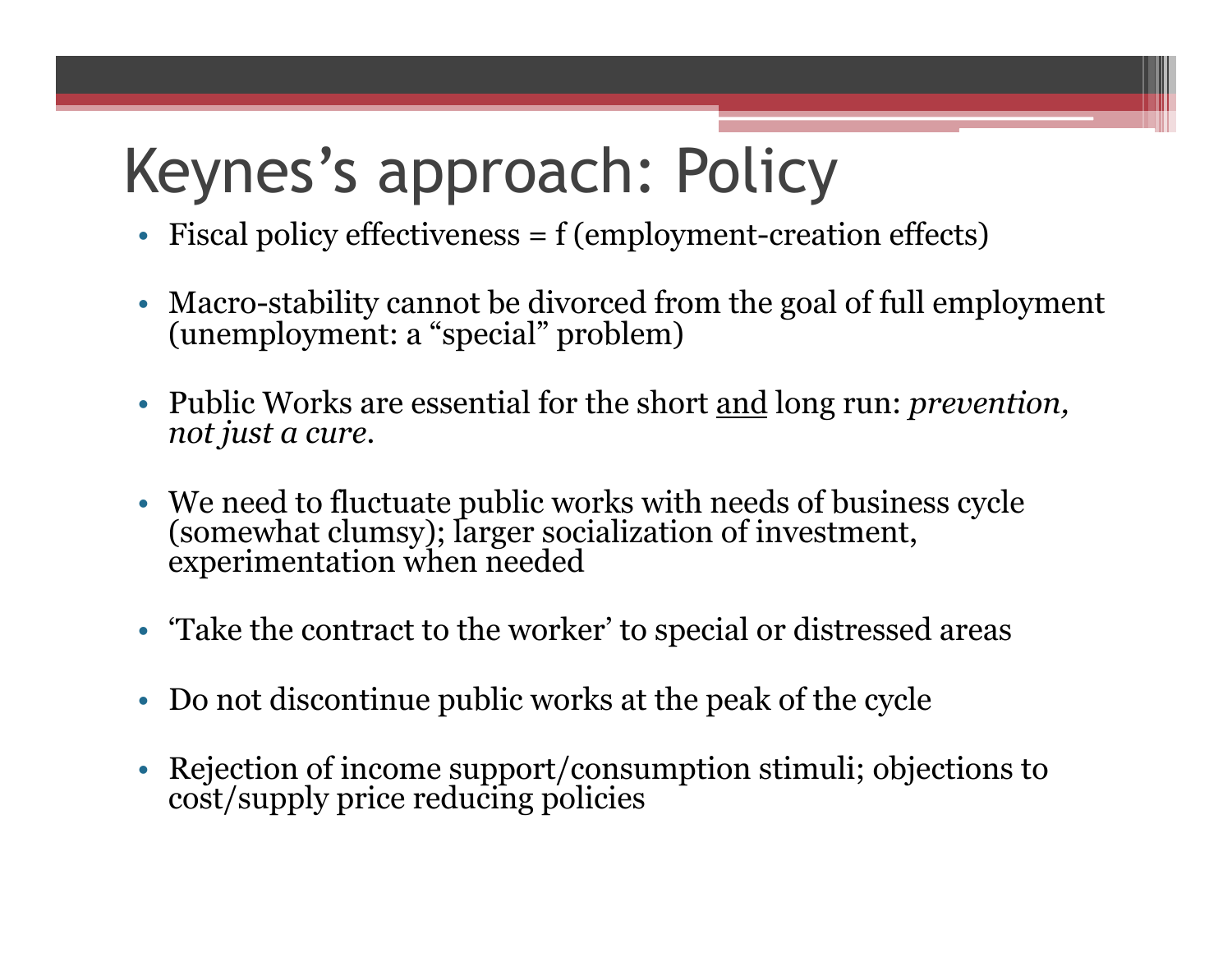## Keynes's approach: Policy

- "man hours worked can be employed on the spot without a problem"
- To employ that 95 to 100 percent of national resources, including labor, we would be "more in need … of a rightly distributed demand than of greater aggregate demand" (Keynes 1982: 395)
- The job was to produce "a reduction of the unemployed to the sort of level we are experiencing in wartime, that is to say, an unemployed level of 120,000… or less than 1 per cent unemployed at the present time." (Keynes 1980: 303) Thus, policy makers had a responsibility to ensure that "everything that could humanly be done has been done by the state" (ibid.).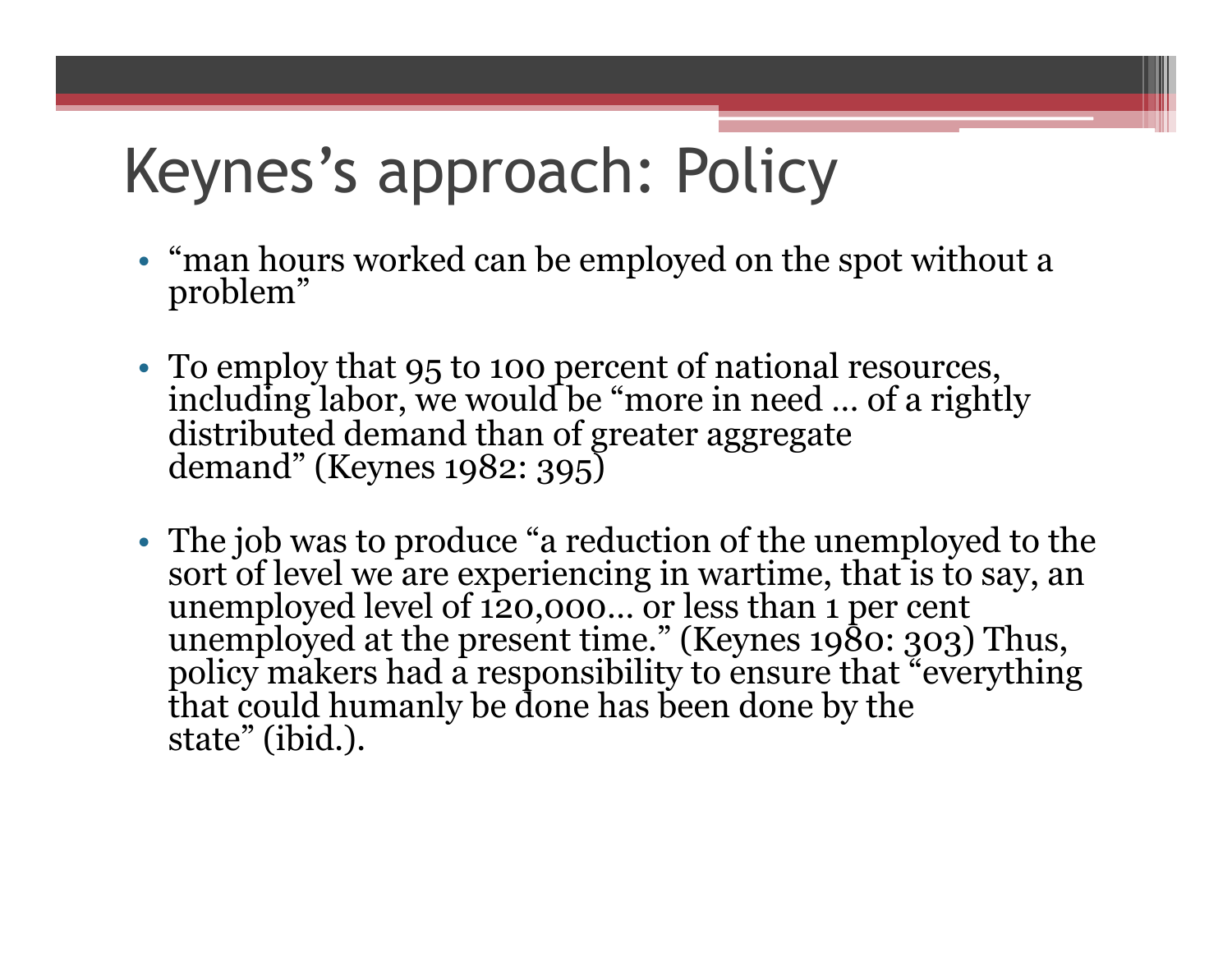#### Features of the Second Keynes Plan

- A permanent plan for direct job creation, that employs workers at the margin
- Provides employment to all who want work
- Flexible policy to target special and distressed areas that cannot generate enough employment even in expansions.
- Does not discontinue public works at or near full employment
- Does not sacrifice jobs in the name of preserving price stability.
- Has a permanent component that represents a considerable socialization of investment for stability and a flexible component that absorbs the unemployed from private enterprise in downturns for the maintenance of full employment.
- Minsky's reinterpretation of the missing Keynes Plan: *The Employer of Last Resort*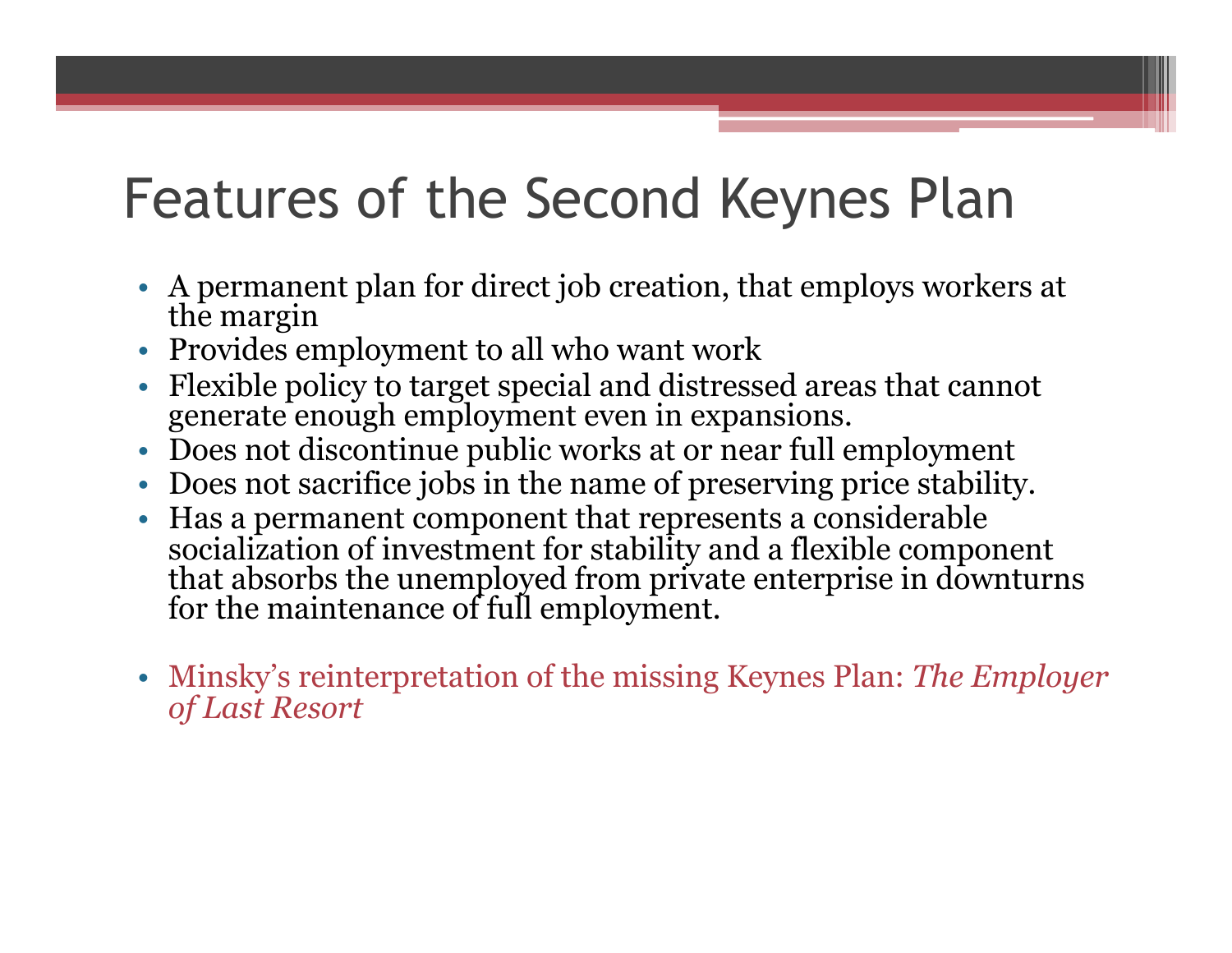#### Problems with Aggregate Demand: Keynes

- [I]f the increase in demand is directed to products with a relatively low elasticity of employment, a larger proportion of it will go to swell the incomes of entrepreneurs and a smaller proportion to swell the incomes of wage earners and other price cost factors. (Keynes 1964 [1936]: 287)
- In slumps: lavishness to put floor on demand, but not as a solution to Nf
- Aggregate demand does not solve structural unemployment
- Problem with boosting aggregate demand in expansions
	- it causes prices to rise *before* it produces full employment.
	- Near full employment it creates more unequal income distribution between capital and labor, favoring the latter.
- The closer we are to full employment, the more troublesome it becomes to secure a further given increase in employment via an increase in aggregate real income (Keynes 1964 [1936]: 118).
- But we don't abandon goal of full employment once we approach it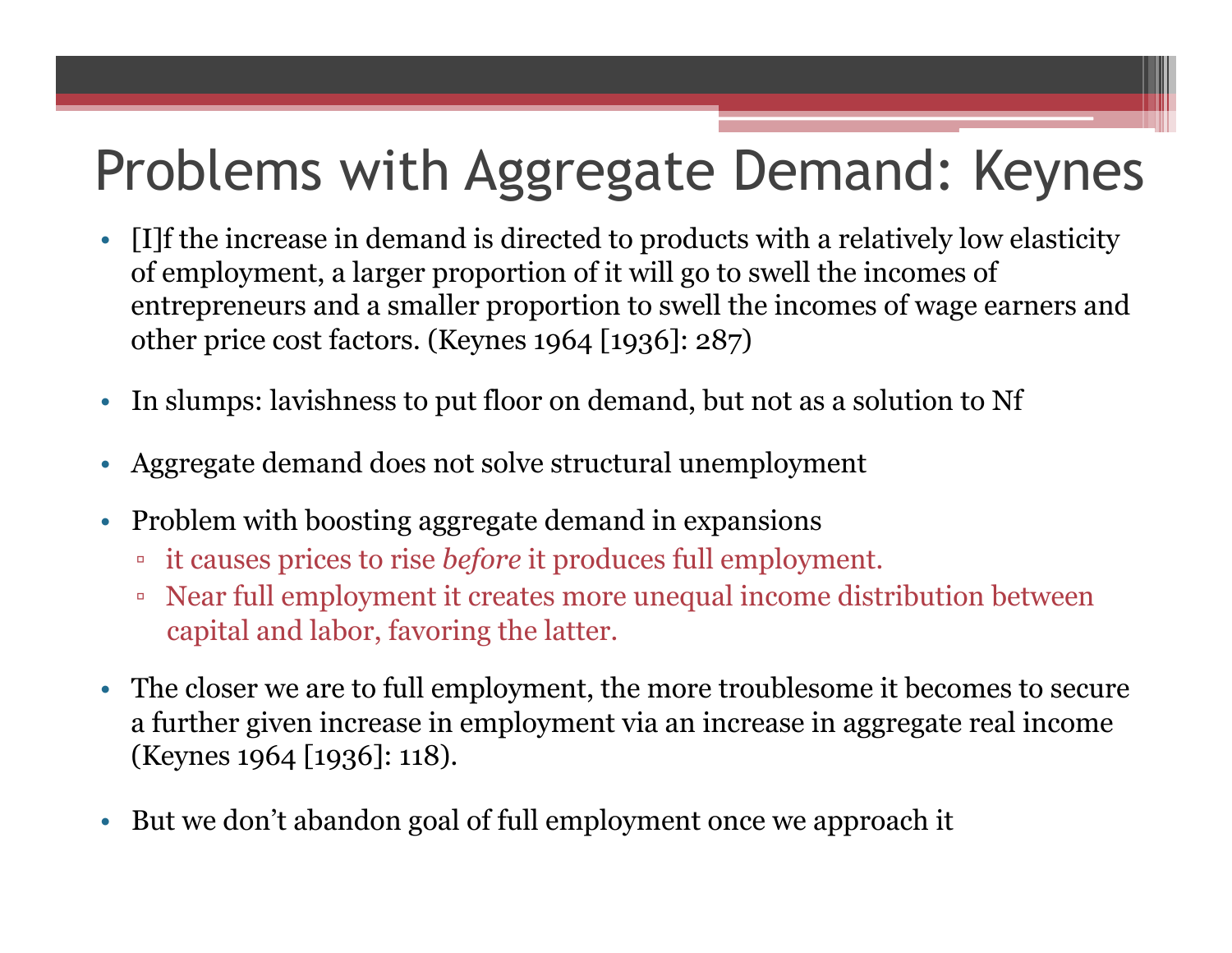## Full Employment Abandoned

- Rise of "free market" ideology
- Reagan: "Welfare Queens"; "Government is the problem"; "Trickle-down"
- Clinton: "End welfare as we know it", "Deserving Poor"
- Bush: "Ownership society", "Compassionate conservatism"
- Democrats become "fiscally responsible"—Clinton/Rubin budget surpluses  $\rightarrow$  fiscal tightening
- Rise of "Predator State", "Financialization", "Neoconservatism" or "Neoliberalism", "Money Manager Capitalism"→Bubbleonia, rising debt, inequality, crises, disappearing middle class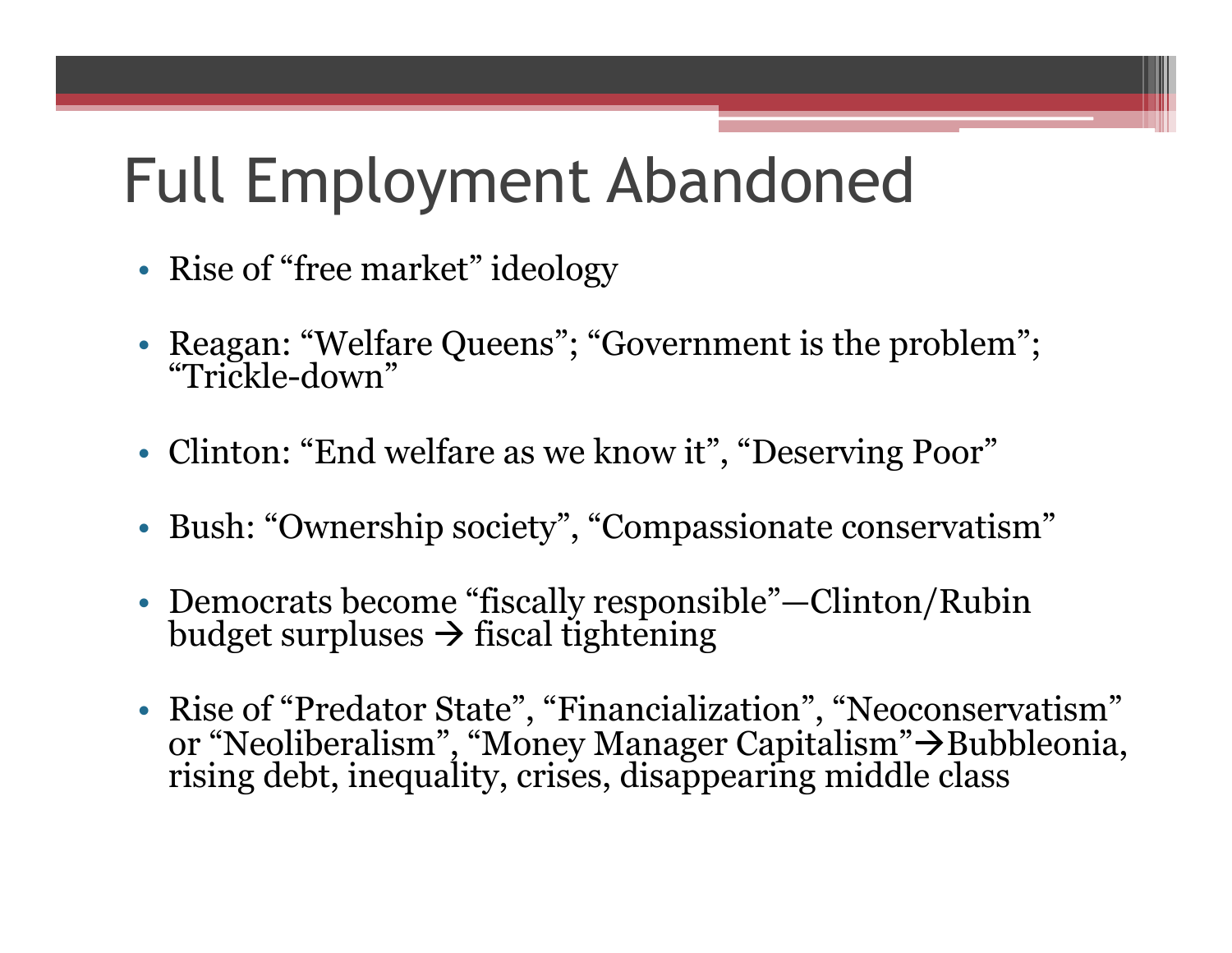#### Problems with Aggregate Demand: Minsky

- Two reforms from the New Deal era:
	- Finance downsized and constrained
	- Direct job creation: 13 million jobs (WPA 8M, CCC 2.75M, NYA 2+M, etc)
	- Unfortunately, the first was gradually eroded; the second abandoned in the Postwar boom (belief: growth is enough)
- Minsky observed 2-3 decades of pro-growth, pro-investment fiscal policies and concluded:
	- No financial crises
	- Highest sustained growth and rise of the middle class
	- But employment not as strong as during Wartime
		- (recall Keynes's full employment <1% unemployment)
	- Gradual increase in income inequality
	- Stability planting the seeds for destabilization
		- US economy is incapable of producing tight full employment
		- There is no tendency toward narrowing the income distribution

#### • Minsky: War on Poverty will fail

- Demoralizing: reform yourself first
- No significant jobs component; 1 minimum wage job per family would eliminate 2/3 of poverty
- Americans will not support generous welfare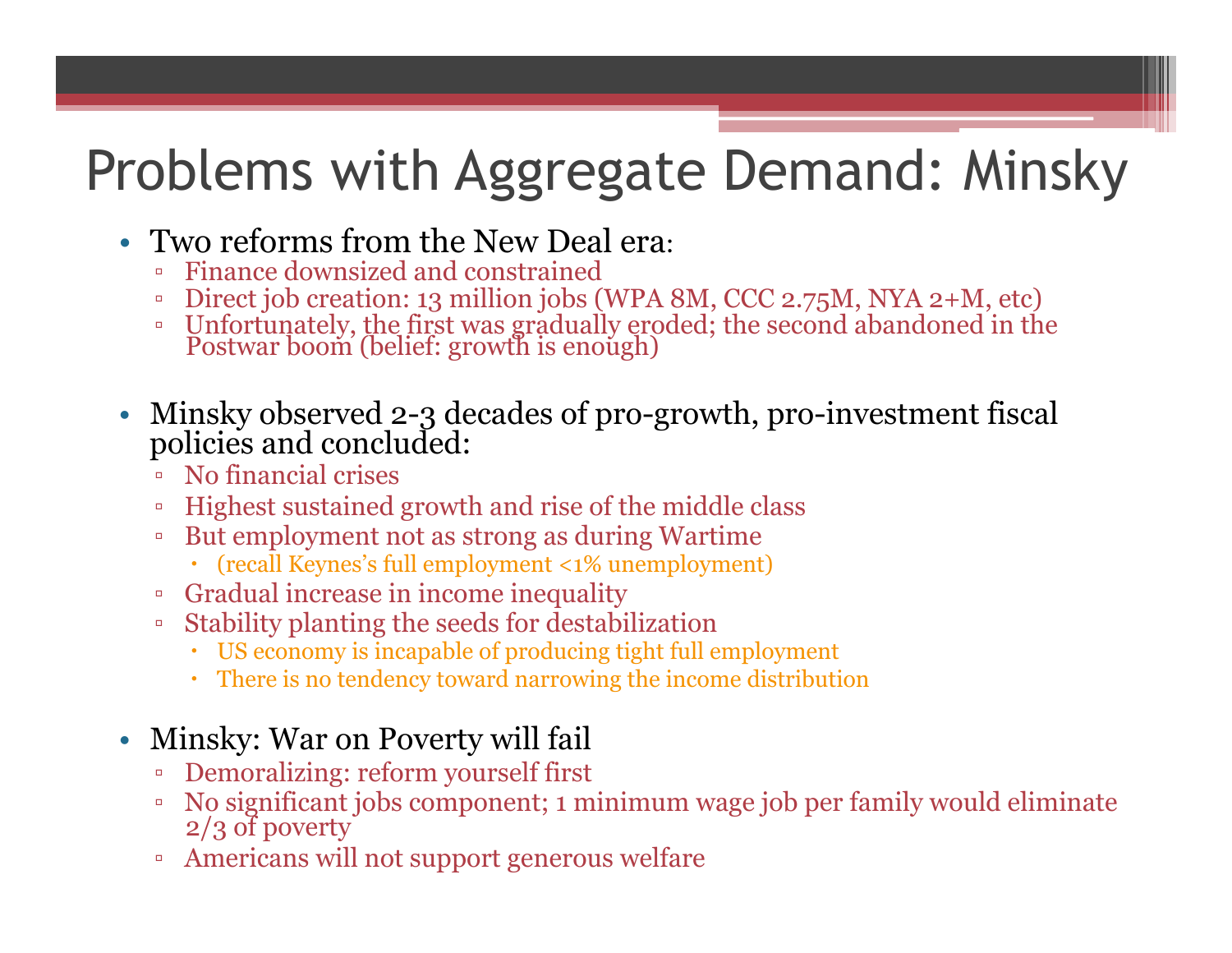#### Problems with Aggregate Demand: Minsky

- Undirected Aggregate Demand is a problem
- Economic structure produces varied particular/regional demands for factors of production
- Does not address unemployment from technological or institutional change
- Demand is normally directed to high tech sectors that utilize high skilled labor/a 'Keynesian' kind of trickle down
- Expectation is that demand trickles down to the unskilled
	- Targeting high-skilled sectors is problematic
	- Training, education, investment in human capital has long lead times
	- Wages at the bottom must rise faster than those at the top
- Intrinsic heterogeneity of labor markets. How much demand is "adequate demand"?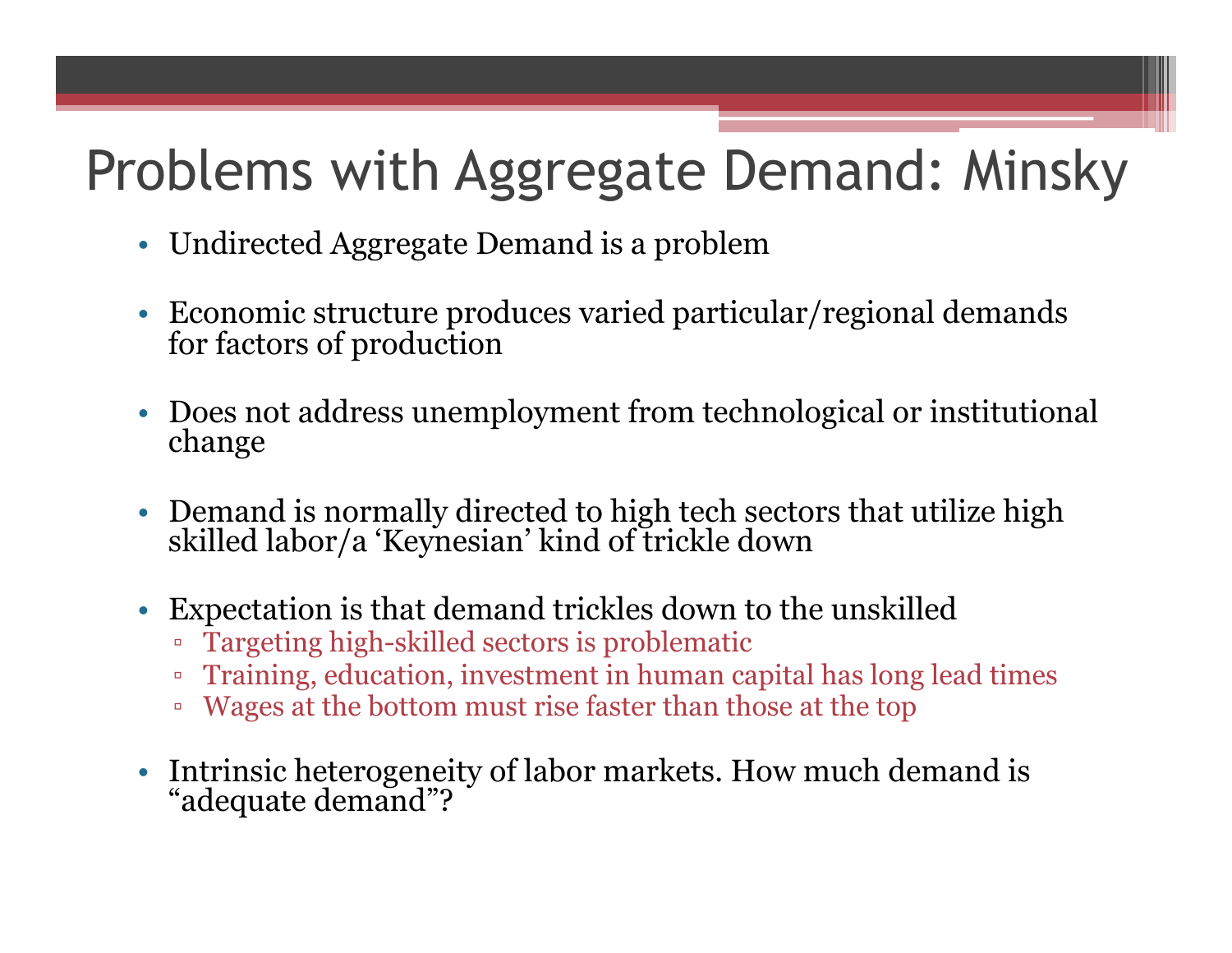#### Minsky's reinterpretation of Keynes's policy approach to full employment

- We need directed labor demand for all who want to work, not just those who are considered 'employable' by the private sector
- ELR: Provides infinitely elastic demand for labor (Keynes's fixing the point of effective demand)
- ELR: permanent direct job creation in the short and long run
- Inherently heterogeneous labor market (Keynes's regional approach)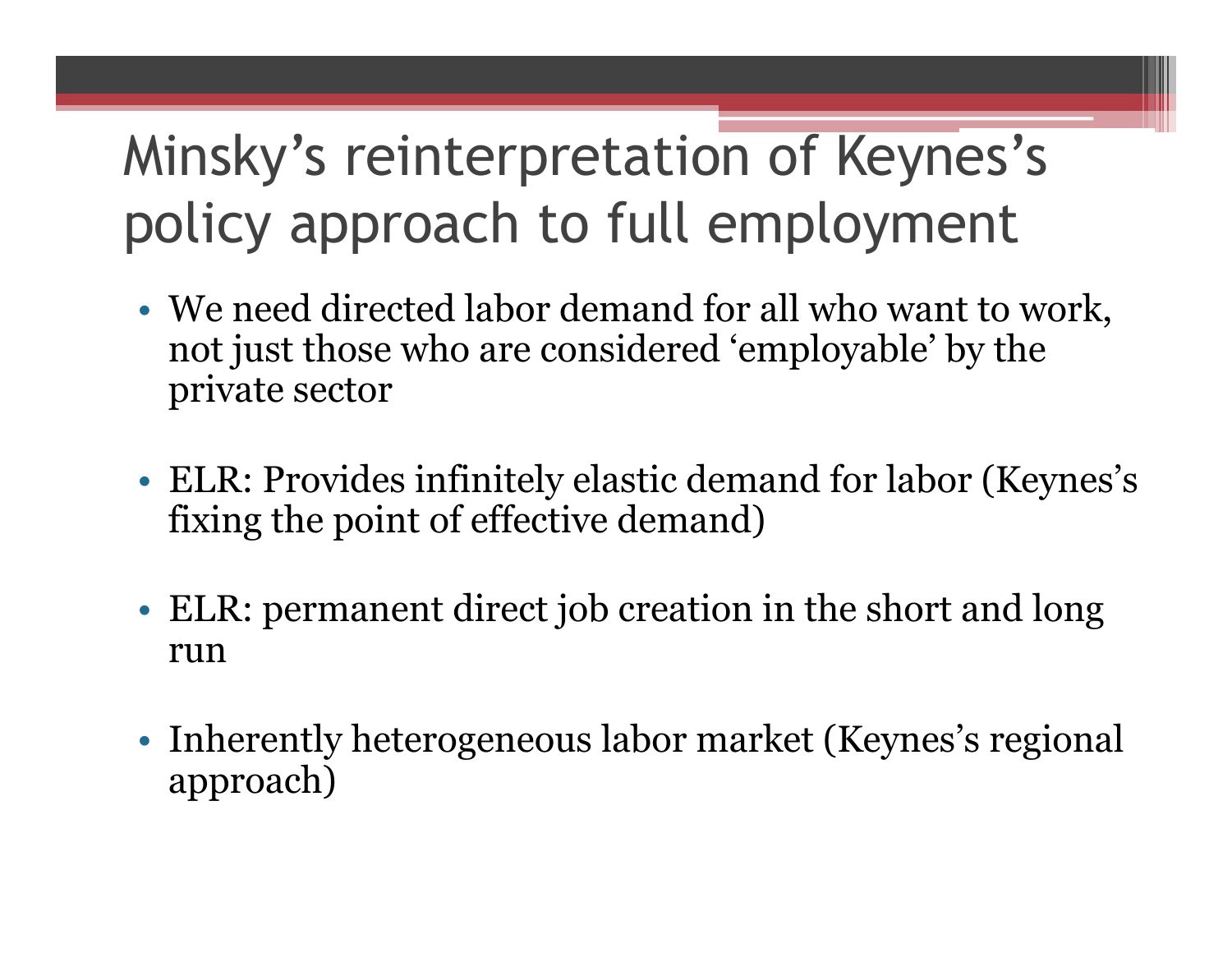## ELR and poverty

- Tight full employment goes a long way to resolving the problem of poverty
- Keynes: "The real problems of the future are …the profound moral and social problems of how to organize material abundance to yield up the fruits of a good life." (Keynes 1980: 261)
- Minsky: "capitalism necessarily generates 'poverty in the midst of plenty'" (1965, p. 175).
- Abandon the current method of dealing with poverty: welfare, income and in-kind support, pro-growth aggregate demand management, supply side policies, which try to "fix the poor not the economy" (Minsky)
- Minsky: take the workers as they are, fit the contract to the worker
- Most obvious effect of an ELR at a decent wage: it lifts the unemployed and underemployed above poverty but also those who work full time at below poverty wages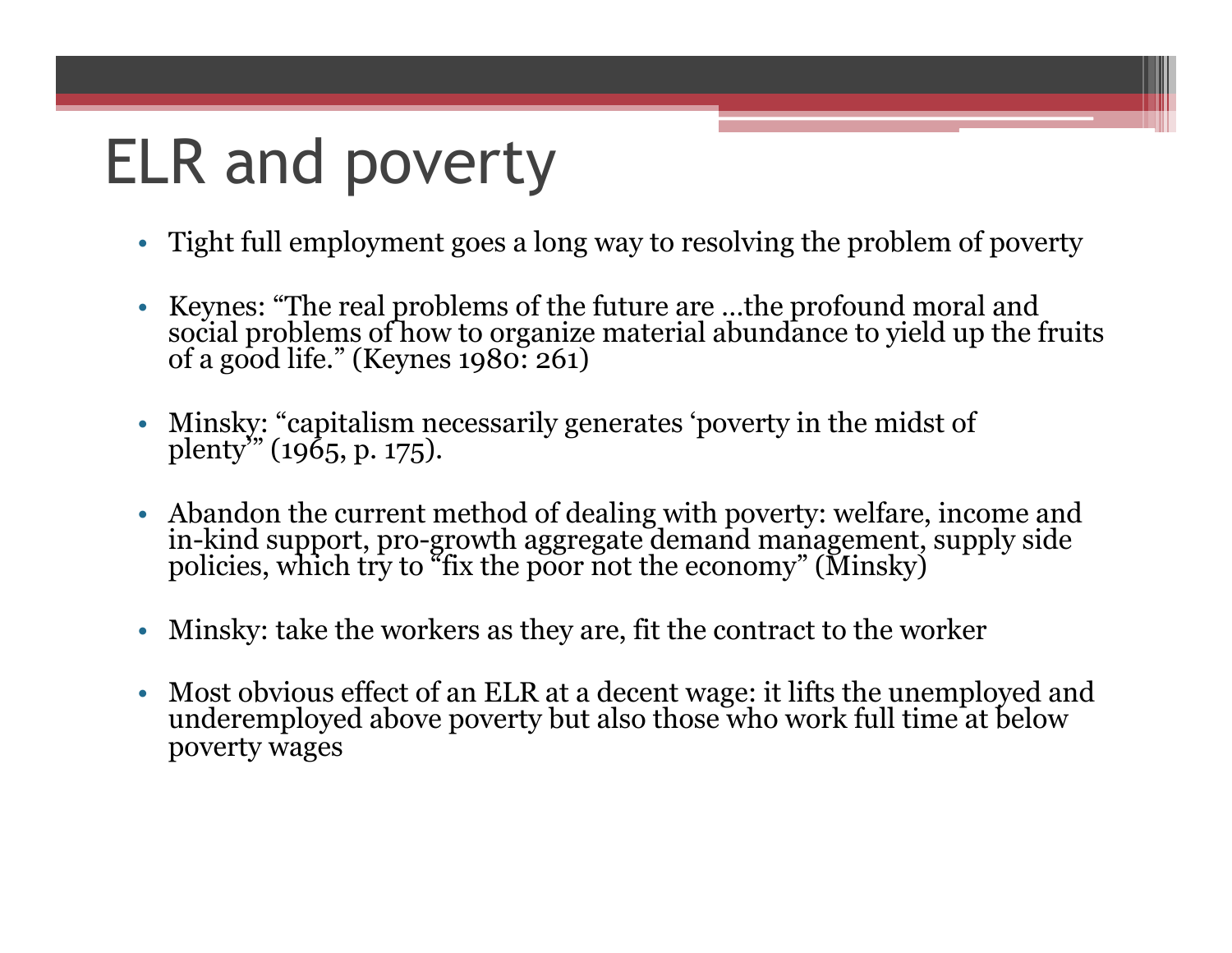# ELR: key features

- "Bubble up" policy, not "trickle down" economics
	- hires off the bottom
- Operates with loose labor markets via a buffer-stock mechanism
- Has a permanent and flexible components that address cyclical, structural, seasonal, unemployment, new entrants in labor market
- Creates an employable pool of labor
	- maintains and enhances human capital
- Targets distressed areas; takes the contract to the worker; takes workers as they are
- Sets a floor to all wages via a public sector living wage level: effective minimum wage
- Employees perform valuable work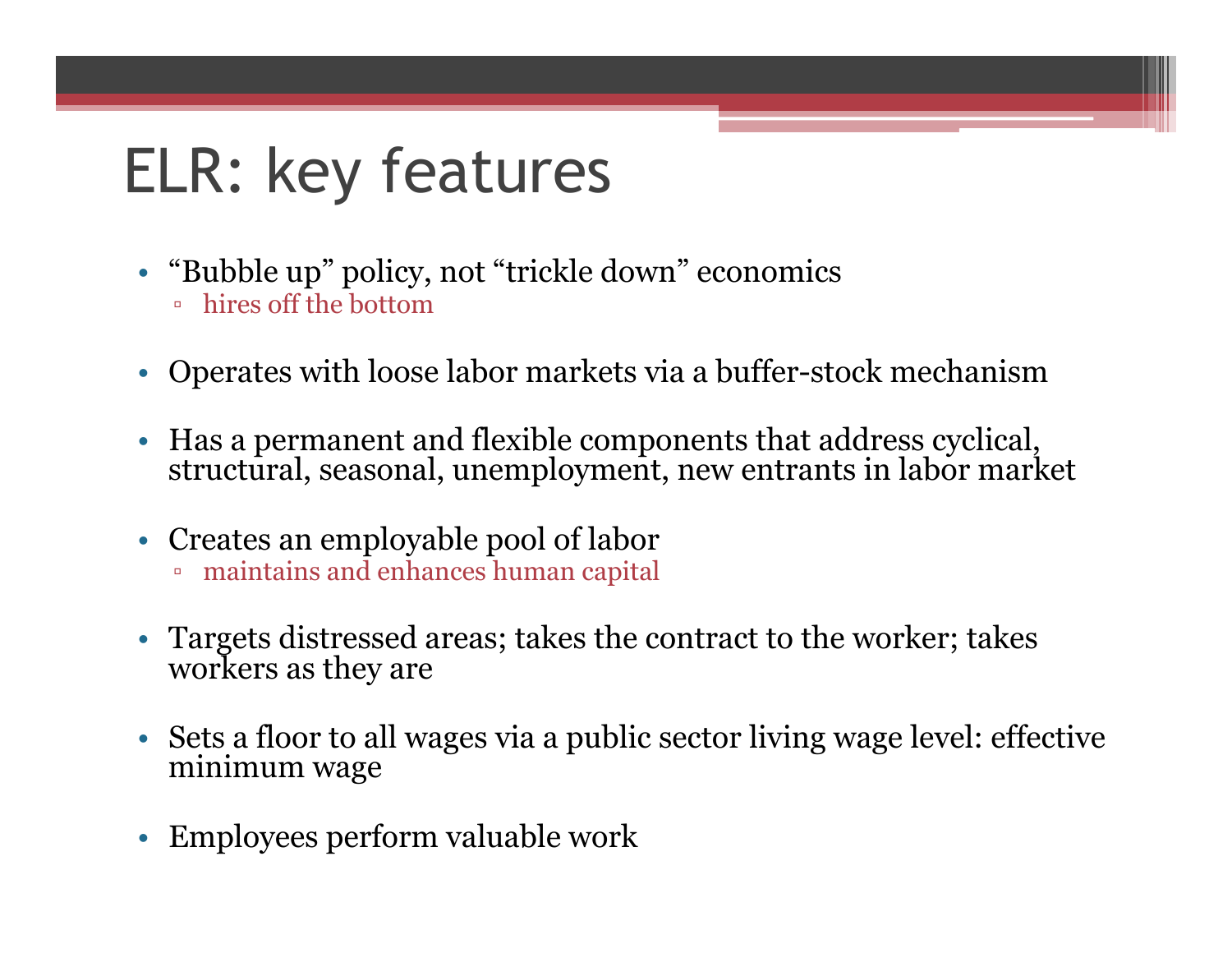## ELR: key features

- The fixed Job Guarantee wage provides an inbuilt inflation control mechanism.
- It is a high quality anchor maintains an effective labour supply at minimum wage.
- It is not the panacea for all labour market problems.
- But it is better than the unemployment buffer stock option.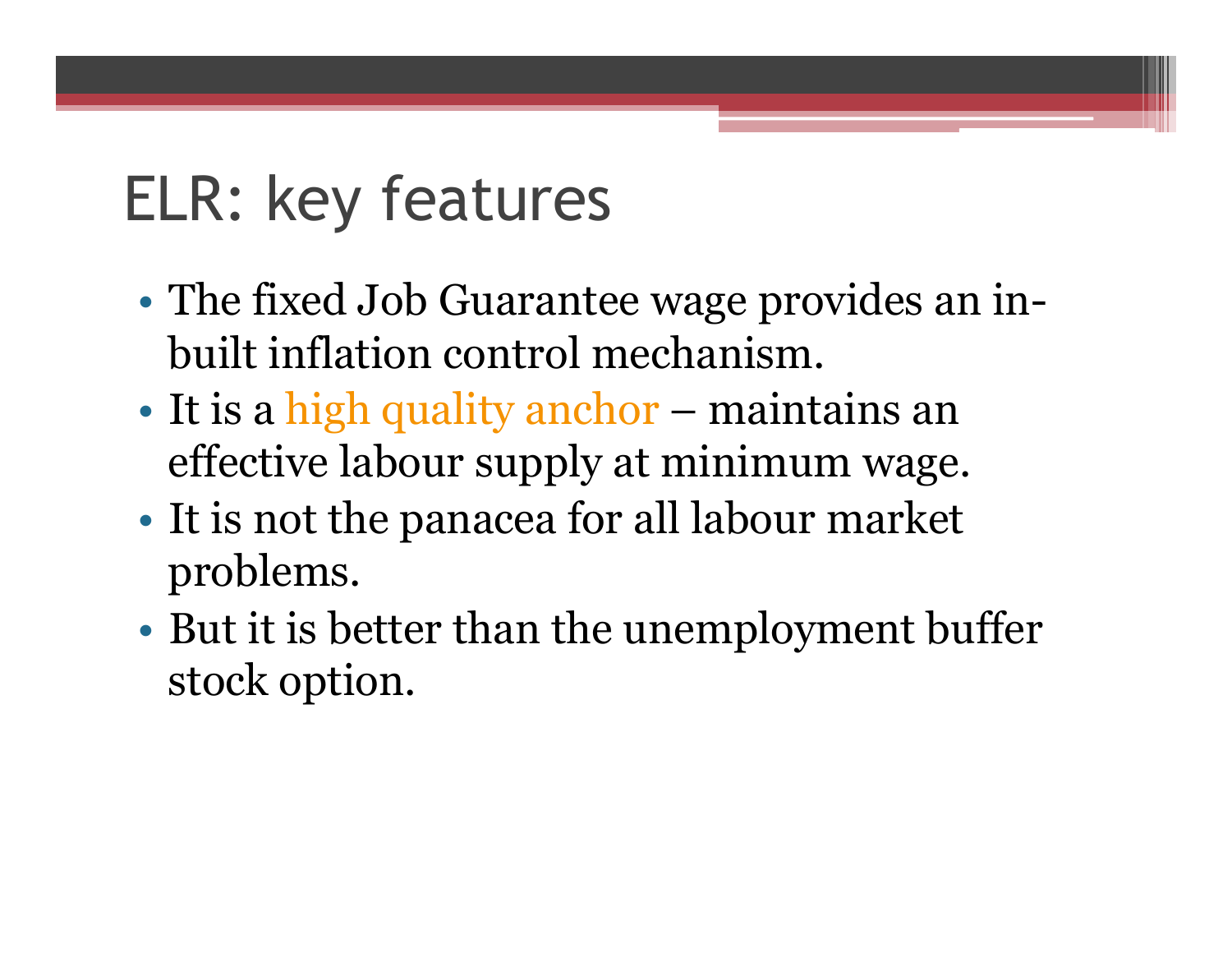## ELR: key features

- It is voluntary
- Spending is always at the 'right' level
- It has a transformative impact on:
	- WORKERS: employment vs. unemployment
	- FIRMS: Replaces the unemployed with an employable pool of labor, reduces training costs
	- COMMUNITIES: urban renewal, fills social services gap
	- THE ECONOMY: Sets a floor to wages and benefits, formalizes the gray economy, deals with poverty
- It is permanent
	- guarantees full employment: more demand or better distributed demand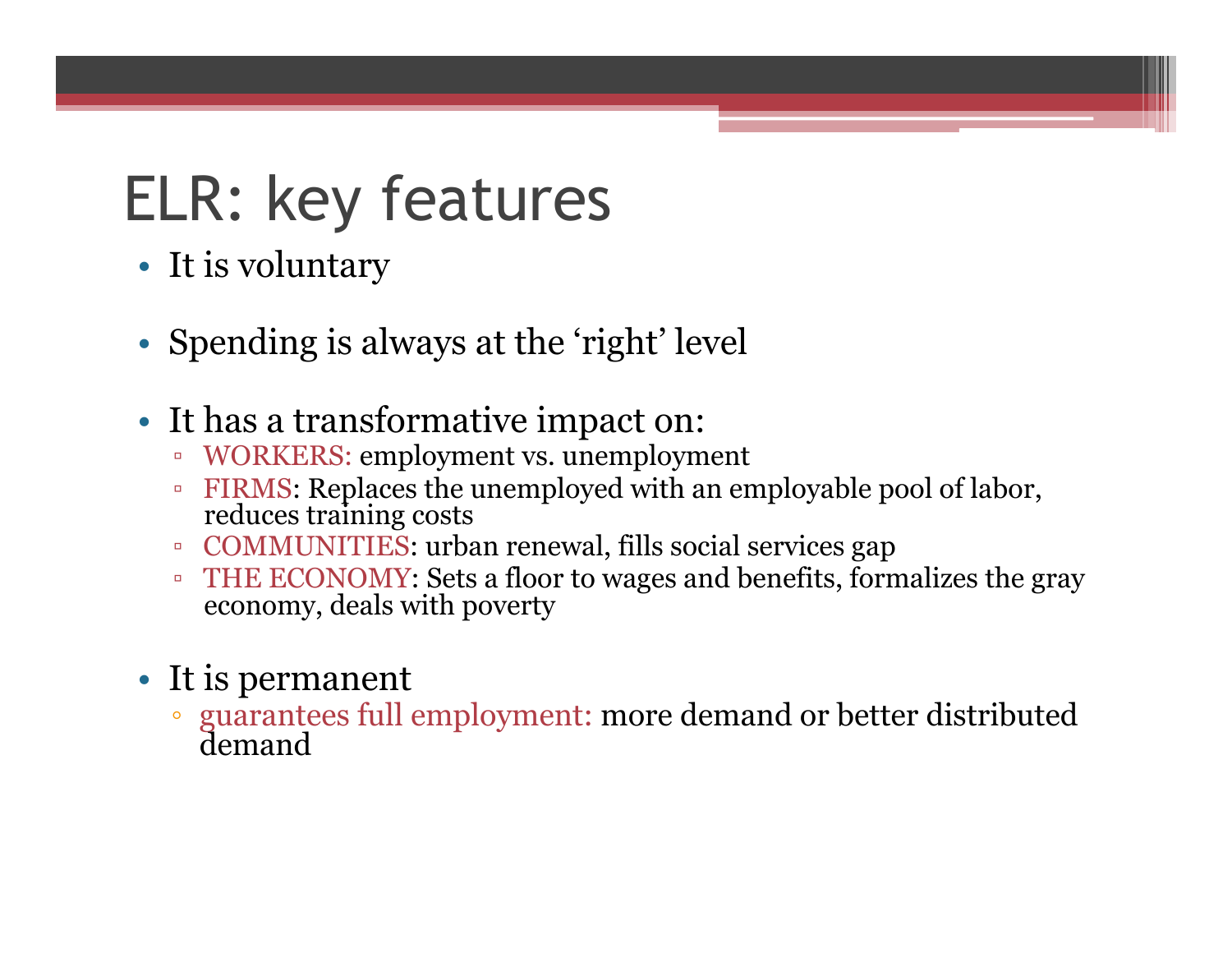#### **Direct Job Creation in Practice:** Argentina's Plan Jefes

#### • Voluntary

- 4 hrs of community work for unemployed heads of household at the minimum hourly wage
- 2 million *jobs* in less than a year; 13% of the labor force showed up for work
- Considerable impact on the poor, esp. women and minorities

#### • Countercyclical

- Stabilized output, prices, and currency
- 'cost' <1% of GDP, launched 8-12% GDP/yr growth
- government budget moved into surplus (note, sovereign finance, no inherent financing constraints as during Currency Board)
- *many program participants transitioned into private sector jobs*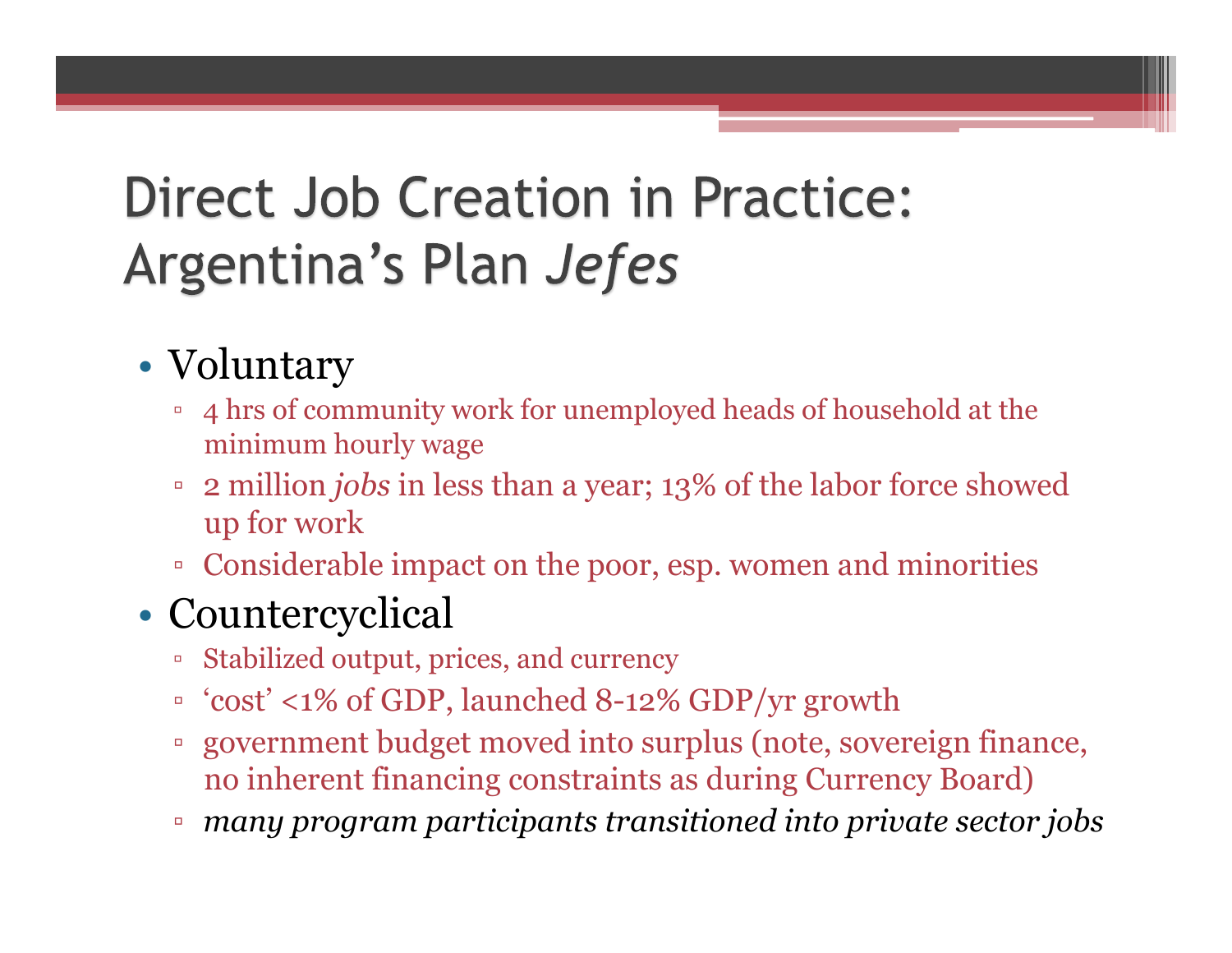#### The Job Guarantee in Practice: Argentina's Plan Jefes

- Transformative impact on:
	- WORKERS: *Jefes* reduced unemployment/poverty rapidly; moved workers to formal sector; empowered, provided on-the-job-training, education, a new form of micro-finance
	- EMPLOYERS: benefited from strong demand and multiplier effect, employable workers, database of skill and experience of workers from which to choose, private-public partnerships
	- *As economy recovered, firms hired from pool*
	- ECONOMY: social, political and economic stability; formalized informal sector, *wage floor*, useful output-some marketed, some freely distributed to participants and neighbors
	- COMMUNITIES: urban renewal, participatory democracy (federally funded, locally administered); Projects filled a big gap in social services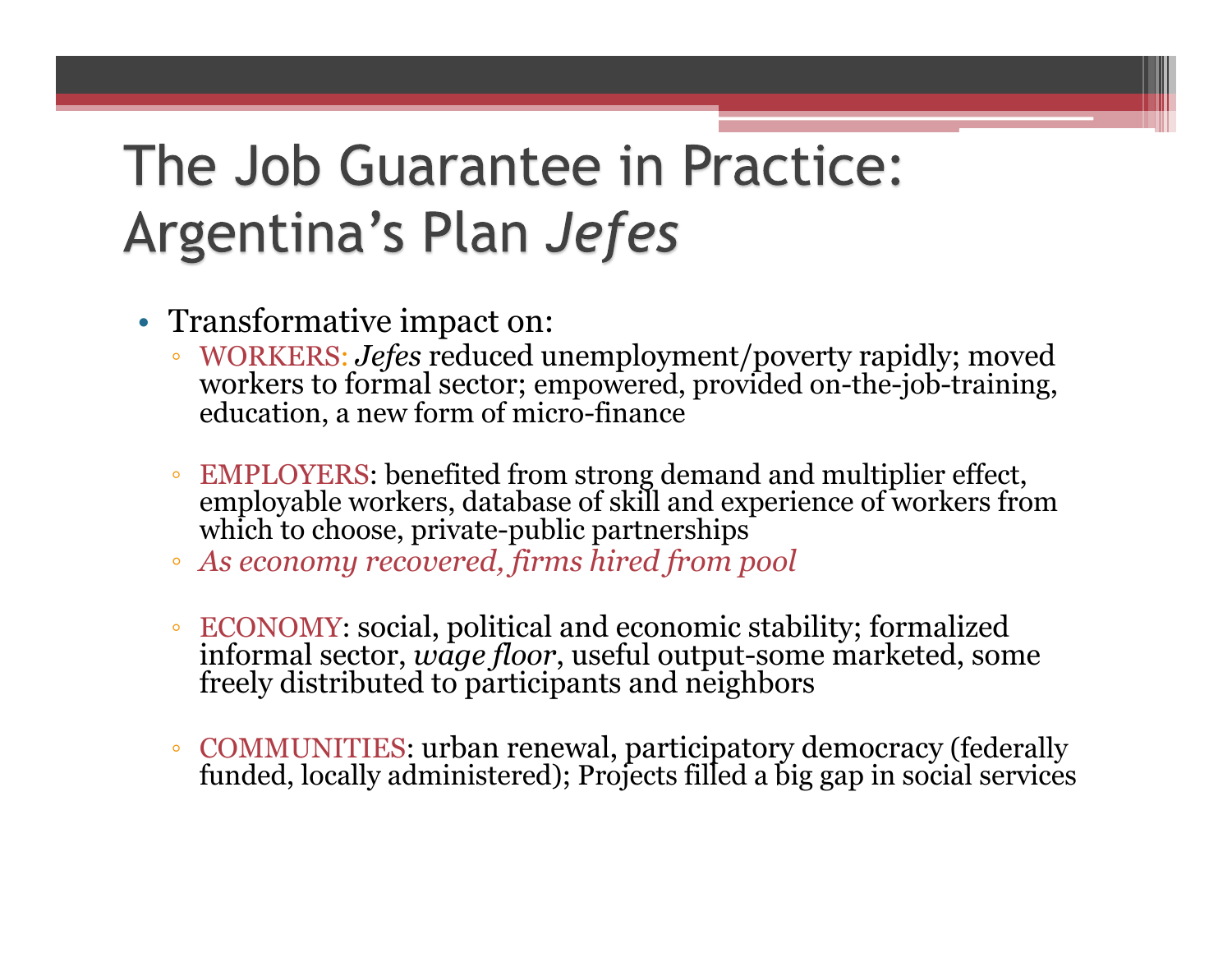#### Examples of Projects

Landfill cleanup, recycling, daycare/elderly care, public lunchrooms, libraries, irrigation, reforestation, small and large infrastructure projects, mom-and-pop shops, subsistence farming, health promotion programs, GED completion, literacy training, etc.



All women we interviewed reported that they are happy to be working, to be involved in the community and to have jobs close to their children



Half of this previously fallow plot was now dedicated to growing vegetables and other crops to feed the people from this agrocooperative and their children.



Women at work at the Mataderos bakery



The toys produced in this shop were finely made, with intricate detail, beautifullyknitted ornamentation and a solid dose of creativity.



The rest of the plot was used to prepare food using an outdoor oven and to care for the children in a mini-daycare center.



This micro-enterprise also had various posters pointing to local resources for family planning. training and education.



The sewing cooperative was another very small operation.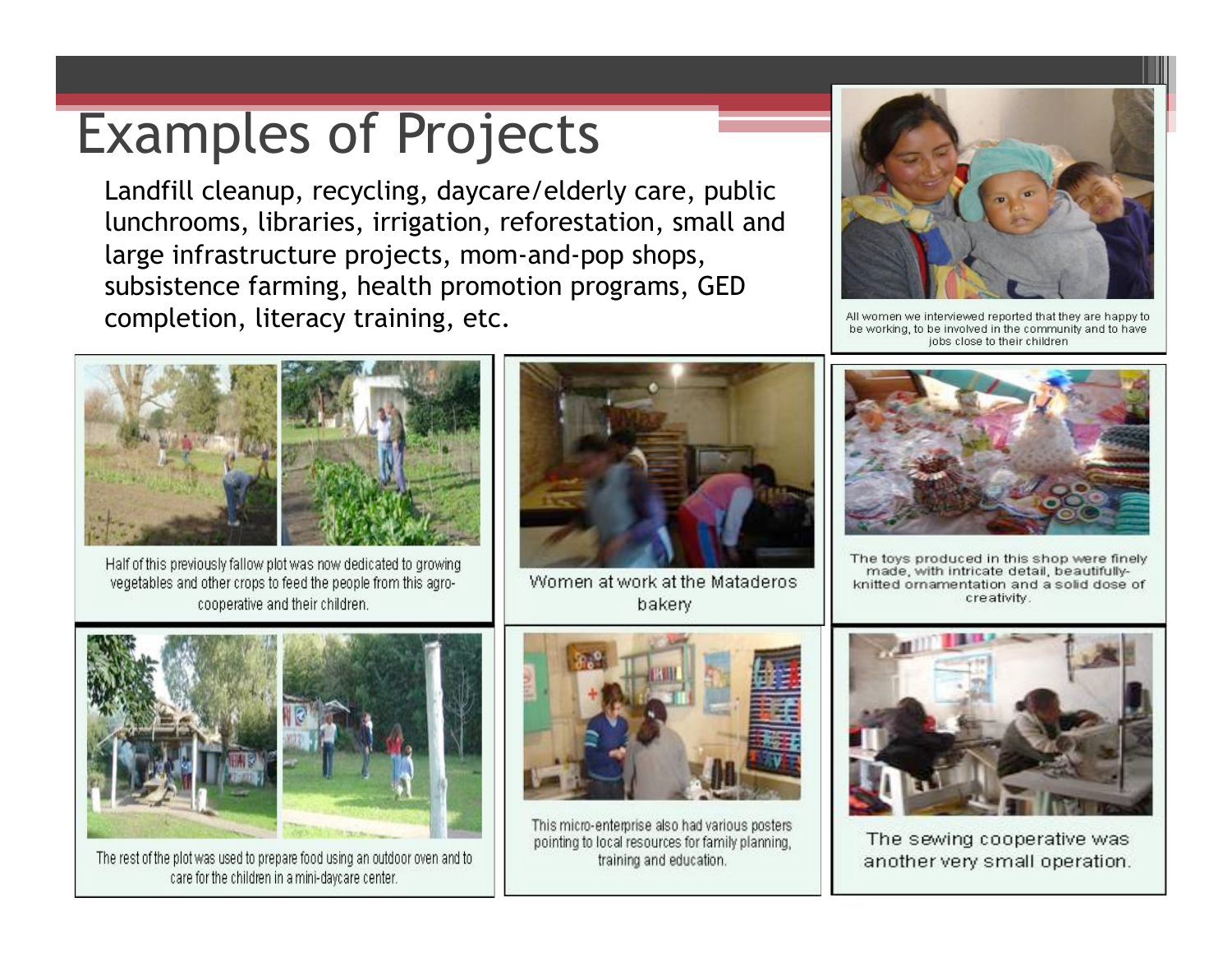#### *Jefes* and reform

- Women: unproductive, unemployable, responsible for child rearing
- *Jefes '*activates' them artificially, takes them away from their homes and children
- Men: productive employable, need training, employment placement
- *Familias* is welfare, which has 3 components:
	- a non-wage (higher) income to poor and uneducated mothers
	- Funds for educational opportunities and seminars
	- funds for "communication and information strategy" to explain the benefits to women, inform them of the available training, improve public opinion of the program, administrative oversight, program management, and to implement the easy and efficient transfer of *Jefes* participants into *Familias*.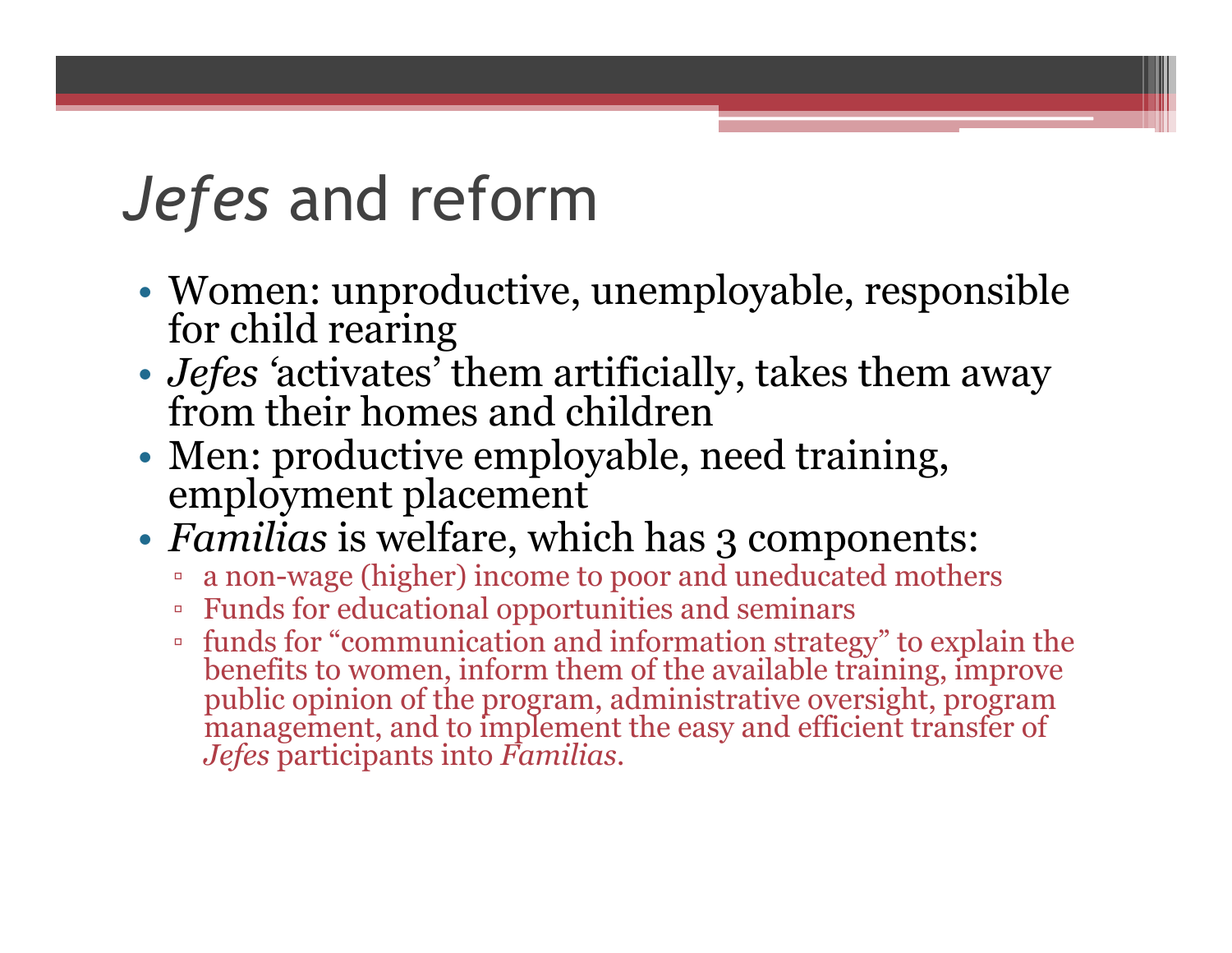#### *Jefes* vs. *Familias* and Women

- How do women benefit from job guarantees vs. cash support programs?
- Sen/Nussbaum: Humanist approach, Substantive Freedoms/Capabilities Approach (3 conditions of freedom)
	- Want individuals want (paid work)
	- Provide opportunities (job guarantee)
	- Remove obstacles (socialize care burden)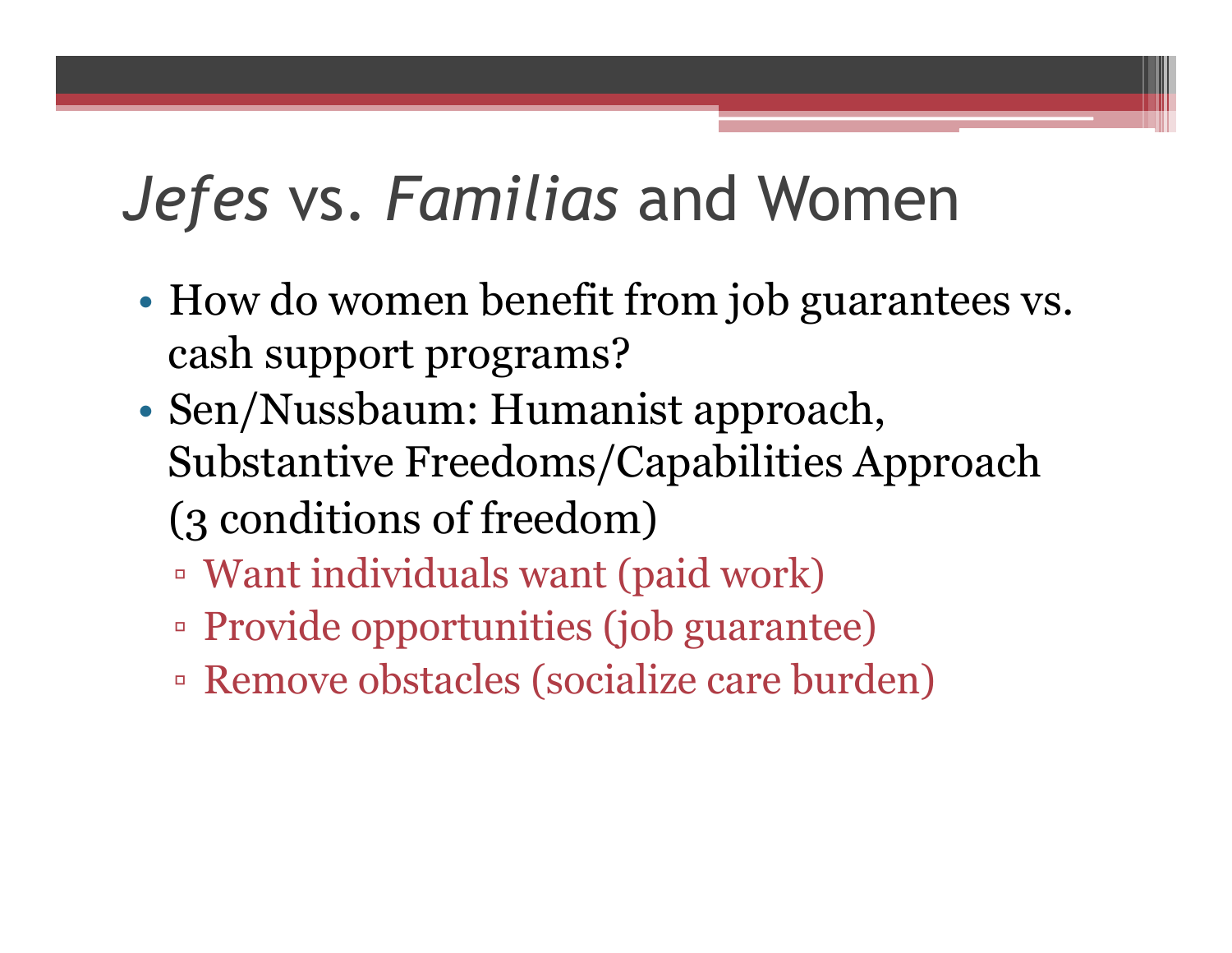## *Jefes* vs. *Familias* and Women

- Expand, enhance female agency: patients of development, agents of development
- Erode paternalistic views of women's place in society and women's jobs, meaning of work
- Dignity, Empowerment, Respect
- Escape from domesticity, forced inactivity
- Double shift?
- Tcherneva and Wray 2005a,b,c; Pastoret and Tepepa 2006, and Garzón de la Roza 2006 surveys of poor women's experience with *Jefes*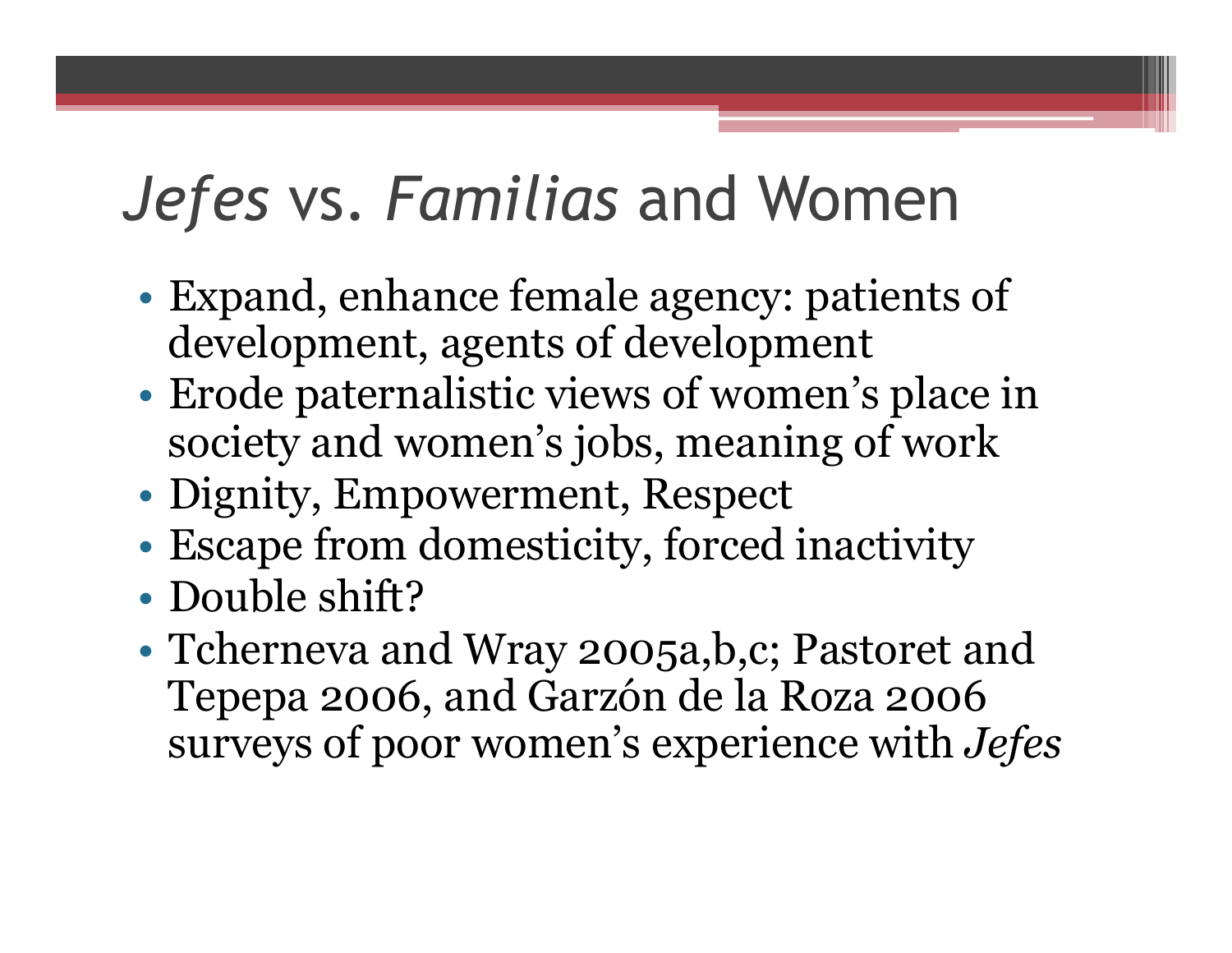#### Problematic reform

- *Santa Fe* test run study by World Bank poor results
- Stepped up PR efforts to convince people to transition
- Reinforces paternalistic views
- *Jefes* provides control over income, output and assets (micro-coops). *Familias* does not.
- Makes them dependent on social services
- Removes tangible opportunities that empower
- Keynesian warning of the fate of programs that are implemented as emergency measures and temporary fixes to short term cyclical instability.
	- Unemployment is a long term problem